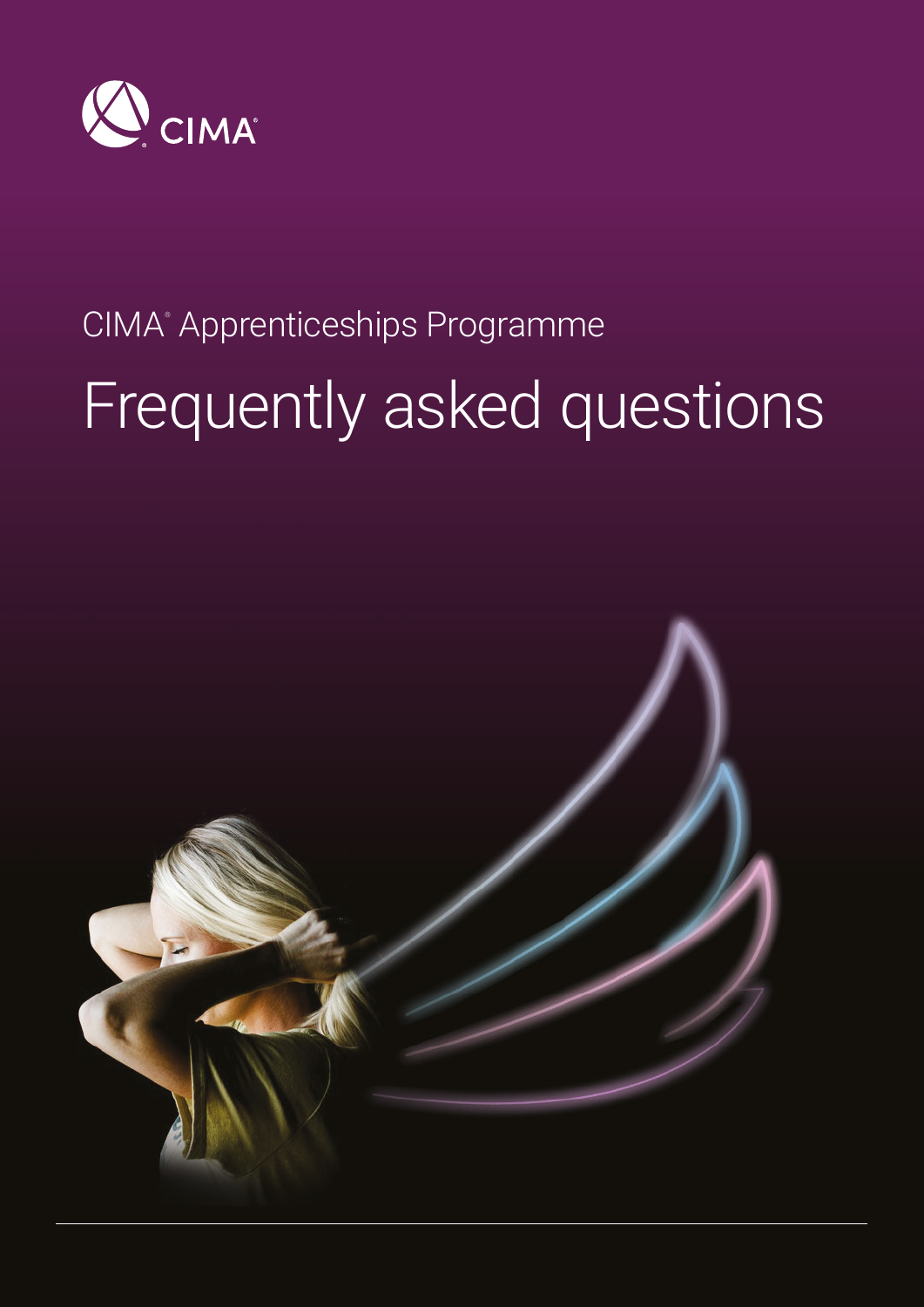# If you are an employer

# What funding is available?

The maximum funding currently available is £8,000 at Level 4 and £21,000 at Level 7. This funding is for training during the apprenticeship and [end-point assessments \(EPA\)](https://www.cimaglobal.com/EPA).

Note: additional funding information can be found on [gov.uk.](https://www.gov.uk/government/publications/apprenticeship-funding)

#### Are CIMA fees covered under the apprenticeship levy?

CIMA registration, assessment and subscription fees fall outside of the levy funding. These costs should be covered by the employer. The levy covers apprenticeship training and EPA costs.

Note: exemptions are free.

# Which tuition providers offer the CIMA apprenticeship training?

You can view a list of our apprenticeship tuition providers [here](https://www.cimaglobal.com/Our-locations/UK/Apprenticeships/Employers/).

## How long will an apprenticeship last?

The overall duration (from the start of on-programme training to taking the EPA) typically takes 18-24 months at Level 4 and 36 months at Level 7. However, this may vary due to prior qualifications and relevant work experience.

# Can I speak to someone about training my organisation's finance and accounting employees using the CIMA apprenticeship programme?

Email [apprenticeships@aicpa-cima.com](mailto:apprenticeships%40aicpa-cima.com?subject=) and a member of our employer relations team will contact you to arrange a suitable time to discuss your needs.

### Can I move my current CIMA students on to an apprenticeship?

It is possible to transfer your trainees on to an apprenticeship. The tuition provider would look at what has already been completed in the qualification and develop a learning programme based on the funding that can be claimed. Your trainee must have at least 12 months of study left to complete.

# Should an apprentice begin at Level 4 and work their way up to Level 7?

It depends on the apprentice's level of completed education. For example, an undergraduate accountancy degree is recognised as Level 6, therefore the apprentice begins at Level 7. Contact [apprenticeships@aicpa-cima.com](mailto:apprenticeships%40aicpa-cima.com?subject=) for further clarity.

## Can an apprentice study the Level 4 apprenticeship with another professional body and progress onto CIMA Level 7 or the CIMA Professional Qualification?

Yes. We would look at what has been previously studied and award exemptions based on related content.

# How does an apprentice initially sign up with CIMA?

Once the apprenticeship is confirmed with the employer and tuition provider, the apprentice registers with [CIMA.](https://www.cimaglobal.com/Starting-CIMA/Starting-CIMA/Registration/Student-Registration/) They must select either Level 4 or Level 7 as their entry point.

## Does the 20% off-the-job training have to be completed during working hours?

Yes, it must be within the apprentice's contracted working hours. If any training falls outside of their normal working hours, you will have to give the apprentice time back in lieu or identify other areas for training to make up 20% of their time on the programme. Full details on the 20% off-the-job training can be found on [gov.uk](https://www.gov.uk/government/publications/apprenticeships-off-the-job-training).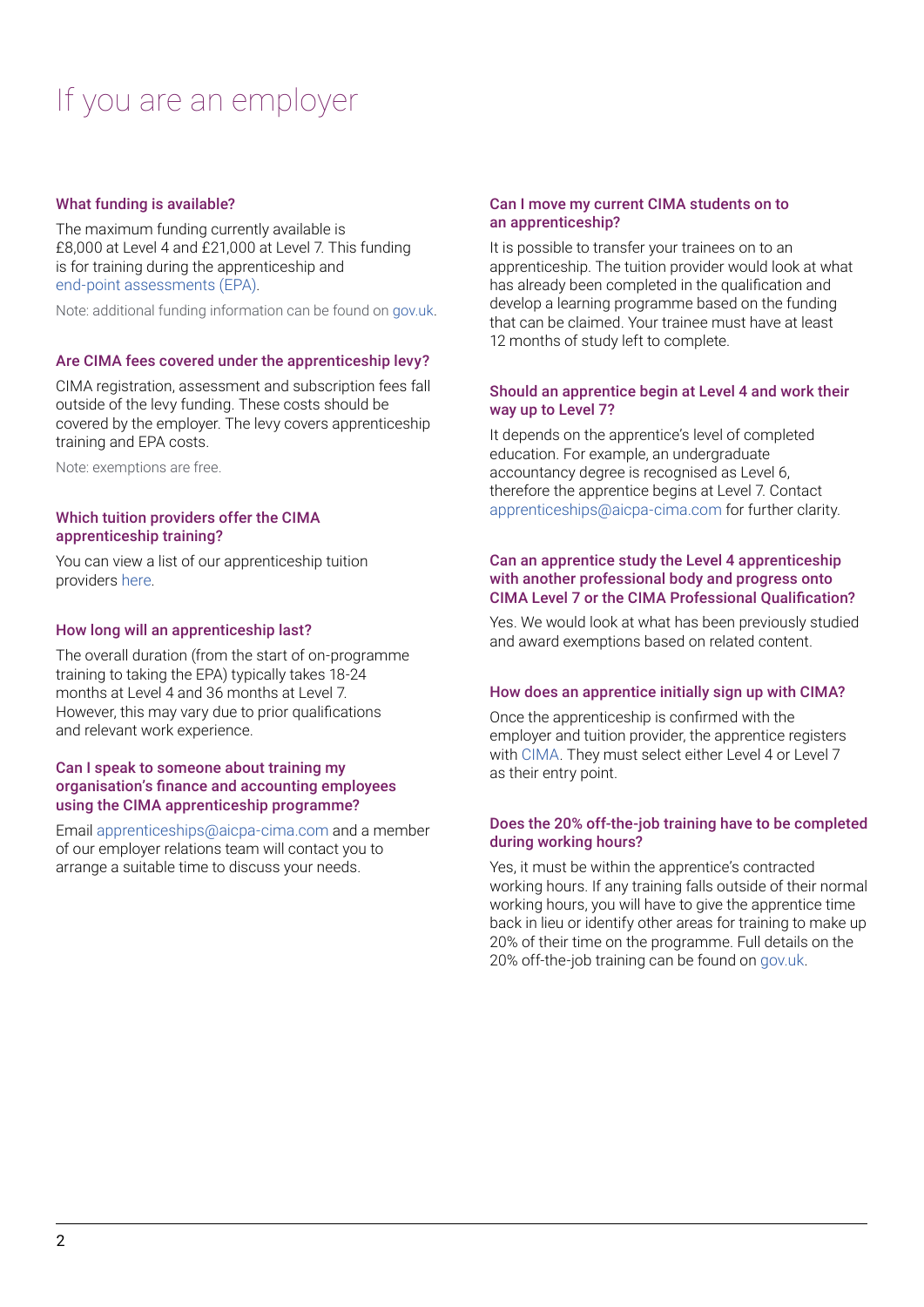# If you are a tuition provider

# Can the apprentice still perform evening or weekend study?

Yes, but if this is outside of their contracted working hours it will fall outside of the 20% off-the-job training requirement. To fulfil the requirement, you will have to provide your apprentice with time back in lieu or identify other areas for development to make up 20% of their time on the programme.

## Can an apprentice study another professional qualification but sit the CIMA EPA?

Yes, however, this may require additional preparation if there are any gaps in their knowledge. As the tuition provider, you are best placed to advise the apprentice how to bridge any knowledge gaps.

# How much does the EPA cost?

#### Level 4

EPA: £900 (Case Study: £200 + Portfolio/reflective statement: £700)

Level 7 EPA: £1,000 (Case Study: £240 + Project report: £760)

Note: the EPA fee is paid via the levy funding.

# How do I register employees for the EPA?

Registration of apprentices for the Level 4 or Level 7 EPA is undertaken by a tuition provider. The full process can be found [here](https://www.cimaglobal.com/Our-locations/UK/Apprenticeships/epa/process/).

# How do I pay for resits?

We require the tuition provider to process resits with us directly.

To purchase resits for the Level 4 or Level 7 EPA, you must be a tuition provider (or employer-provider) on the register of apprenticeship training providers (RoATP) with a CIMA EPA contract.

If you do not have a contract with us, please contact your CIMA representative. If you have not been assigned a representative, contact us [here](https://www.cimaglobal.com/Our-locations/UK/Apprenticeships/Contact/).

#### How do I, the tuition provider, inform CIMA of apprentices interested in undertaking the EPA assessment?

Tuition providers must complete a contract before CIMA can process registrations.

To begin the contracting process, please contact your CIMA representative. If you have not been assigned a representative, contact us [here.](https://www.cimaglobal.com/Our-locations/UK/Apprenticeships/Contact/)

#### Please use this checklist:

- ▶ You must be a tuition provider (or employer provider) on the RoATP with a CIMA EPA contract.
- ▶ Once you have a contract with CIMA, you will be sent details on how to securely submit your apprentices for the EPA.
- ▶ Once submitted and processed, an invoice will be sent to you with confirmation of registered apprentices.
- $\blacktriangleright$  The apprentices will receive a confirmation with details on how to:
	- book their role simulation exam (Level 4 EPA1) or strategic case study exam (Level 7 EPA1).
	- submit their reflective statement and portfolio (Level 4 EPA2) or project report (Level 7 EPA2).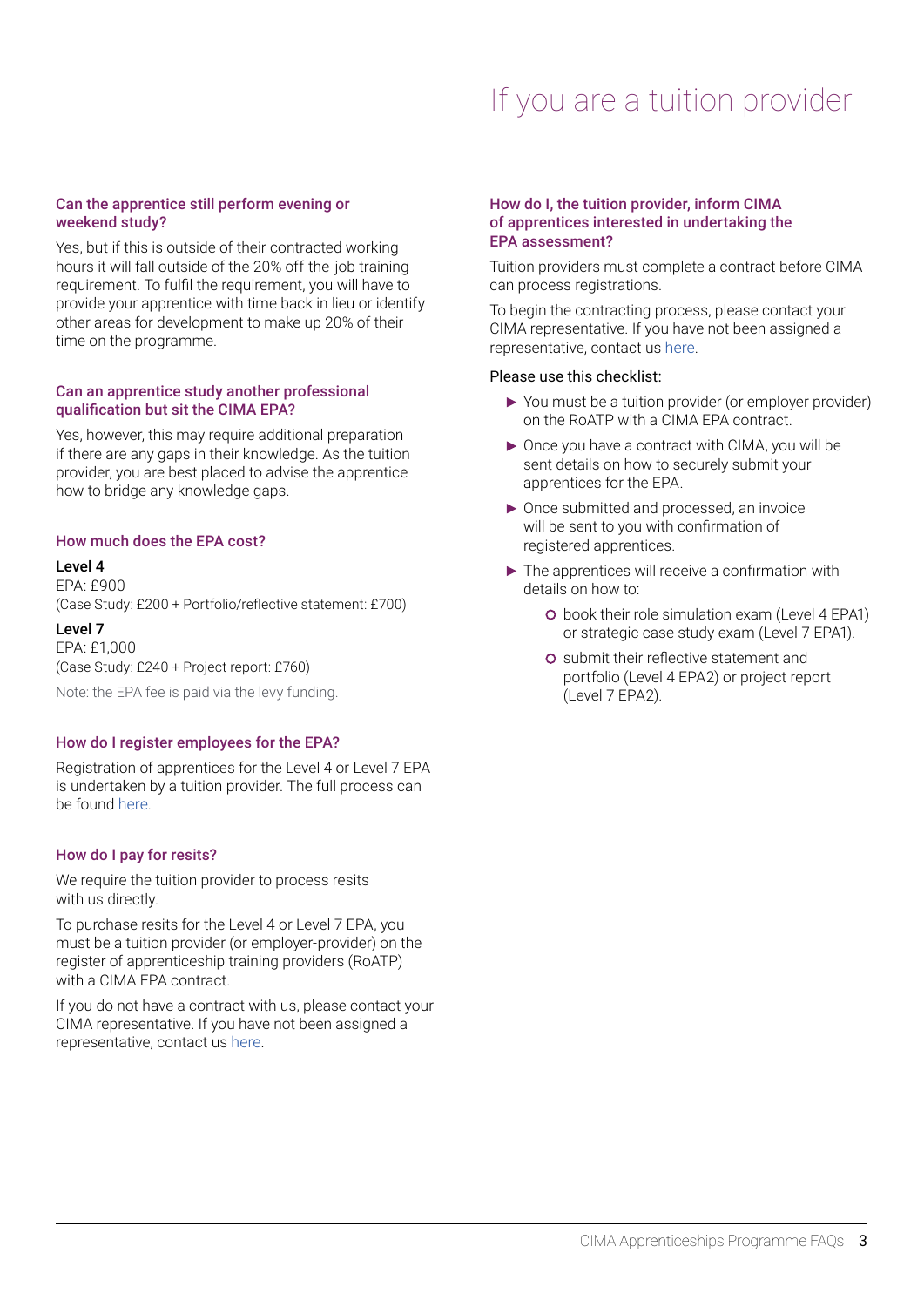# If you are an apprentice

# Can I study CIMA as part of an apprenticeship?

You can study the CIMA [Certificate in Business](https://www.cimaglobal.com/Qualifications/cert-ba/)  [Accounting](https://www.cimaglobal.com/Qualifications/cert-ba/) via the Level 4 Professional Accounting/Tax Technician standard or the [CIMA Professional](https://www.cimaglobal.com/Qualifications/Professional-Qualification/)  [Qualification](https://www.cimaglobal.com/Qualifications/Professional-Qualification/) via the Level 7 Professional Accountant standard. Learn more about CIMA's qualifications [here.](https://www.cimaglobal.com/Qualifications/)

#### Where can I find CIMA apprenticeship opportunities?

Where CIMA study is confirmed, we are working with employers to ensure apprenticeship roles are advertised on the Association's [Global Careers Hub](https://mycareer.aicpa-cima.com/). [Create a free](https://mycareer.aicpa-cima.com/register/)  [account](https://mycareer.aicpa-cima.com/register/) to receive alerts.

Note: you can find apprenticeship opportunities on [gov.uk](https://www.gov.uk/apply-apprenticeship).

#### How do I apply for CIMA membership?

You can complete a [fast-track application](https://www.cimaglobal.com/Documents/Apprenticeships/Membership%20Application%20Form%20-%20Apprentices%20V2.pdf) upon successful completion of the Level 7 apprenticeship programme, along with the required work experience.

Note: the membership application fee is waived for apprentices.

#### Are there any entry requirements?

Individual employers will identify entry requirements in terms of previous qualifications, training or other criteria. Apprentices without English or Mathematics at Level 2 must achieve this before completing the EPA.

#### Should I start with Level 4 and work my way up to Level 7?

It would depend on your level of experience and any qualifications held. Speak to your employer.

If your employer needs clarification, ask them to contact [apprenticeships@aicpa-cima.com.](mailto:apprenticeships%40aicpa-cima.com?subject=)

#### Can I claim exemptions as part of an apprenticeship scheme?

Yes, if you have at least 12 months of study remaining after claiming exemptions.

#### I have an undergraduate accountancy degree, am I eligible to join an apprenticeship?

Yes. An undergraduate accountancy degree is recognised as Level 6, therefore you can undertake a Level 7 apprenticeship.

Note: example above is only relevant if the apprentice has less than 9 exemptions.

#### I have an accounting masters and want to take the CIMA 'Master's gateway route' through an apprenticeship, am I able to?

No. The [Master's gateway route](https://www.cimaglobal.com/Starting-CIMA/Starting-CIMA/Entry-Routes/MBA-and-masters-in-accounting/Masters-gateway/) is an accelerated entry route to the CIMA Professional Qualification. A master's in accounting is recognised as a Level 7 qualification, the highest level of apprenticeship.

#### I am currently working and want to study for CIMA through an apprenticeship, what are my next steps?

If you are working for an organisation and would like to be sponsored via the apprenticeship, contact your employer to understand their learning and study policy.

If your employer would like to speak to CIMA regarding your apprenticeship, please ask them to email [apprenticeships@aicpa-cima.com](mailto:apprenticeships%40aicpa-cima.com?subject=).

# What are the similarities and differences between studying CIMA through an apprenticeship and studying the CIMA Professional Qualification(s)?

#### Key similarities:

- $\blacktriangleright$  The study and exam pathways are very similar.
- ▶ The CIMA Professional Qualification aligns completely to the accounting apprenticeship standards.

#### Key differences:

- Availability of [government funding](https://www.gov.uk/government/publications/apprenticeship-funding) for training.
- $\blacktriangleright$  EPA an assessment of the knowledge, skills and behaviours that have been learnt throughout the apprenticeship.
- Project report with membership application instead of completing a Practical Experience Requirements (PER) application.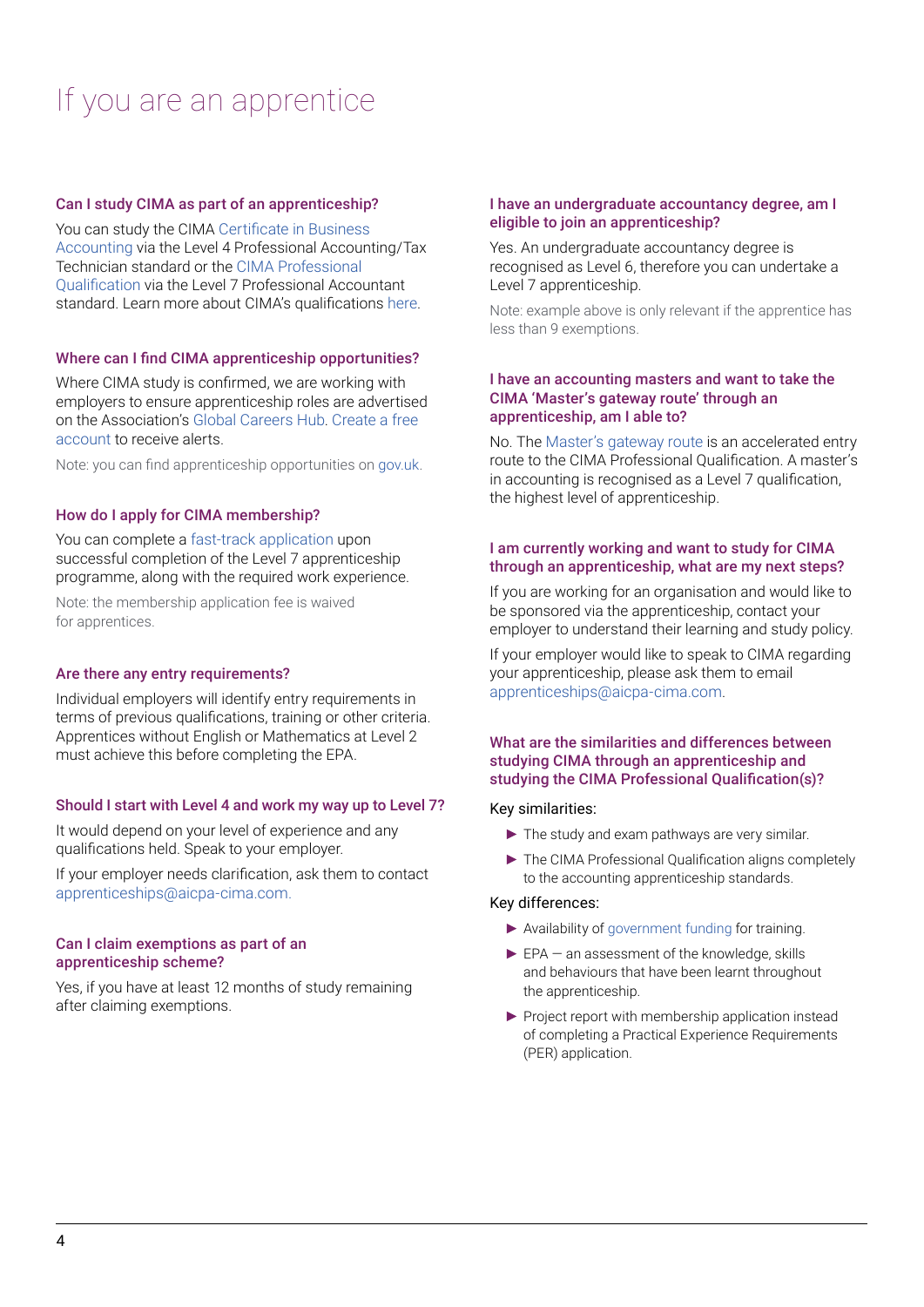# If I complete my Level 7 apprenticeship and do not have the required three years of PER, how do I apply for membership?

If you do not have the required three years at the point of completing the Level 7 EPA, you can submit the form at a later date.

Note: you will have 4 years upon successful completion of the EPA to make this application.

## How do I register for the EPA?

Registration of apprentices for the Level 4 or Level 7 EPA is undertaken by a tuition provider. A simple checklist can be found [here](https://www.cimaglobal.com/Our-locations/UK/Apprenticeships/Epa/).

#### What are EPA1 and EPA2?

You can find the difference and what's involved in both components [here.](https://www.cimaglobal.com/epa)

Note: EPA1 and EPA2 can be completed in any order.

# How do I book my EPA1 exam once registered for the EPA?

Once registered for the EPA you will receive a confirmation email. You can then book your EPA1, as with all CIMA exams, via Pearson VUE.

#### How will an apprentice submit their EPA2?

Once registered for the EPA students will be able to submit via their [MyCIMA account](https://www.cimaglobal.com/Login?ReturnUrl=%2fMy-Cima%2f).

# I know the submission window for the EPA2 is on-demand but do apprentices need to register for the EPA to submit?

Yes. Apprentices must be registered for the EPA before being able to submit their EPA2.

### How do I pay for resits?

We require the tuition provider to process resits with us directly.

To purchase resits for the Level 4 or Level 7 EPA, you must be a tuition provider (or employer-provider) on the RoATP with a CIMA EPA contract.

Speak with your employer or tuition provider.